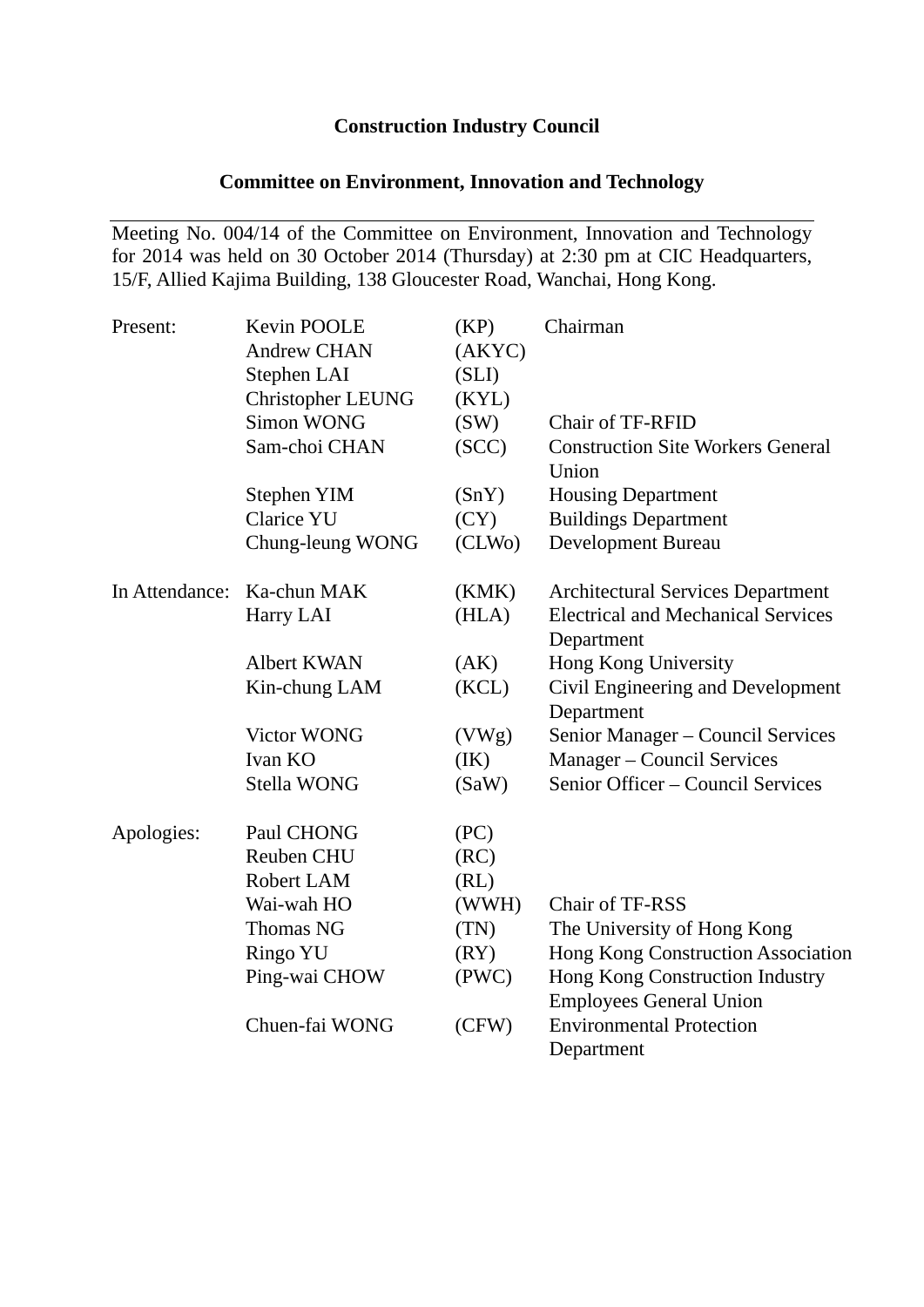# **PROGRESS REPORT**

## **Action**

# 4.1 **Product Certification of Steel Reinforcing Bars for Use in Construction Works in Hong Kong – Feasibility Study**

 Members took note of Paper CIC/EIT/P/019/14 regarding the progress of the study

KCL briefed the report and highlighted the followings:

- The Review in the Study showed that product certification of steel reinforcing bars was feasible to adopt in Hong Kong.
- A proposal on the management framework and a draft product conformity certification scheme had been prepared.
- The study was now at the stage of engaging possible scheme owners with DevB and expected to be completed in early next year.

# 4.2 **Task Force on River Sand Substitutes Research**

 Members received a presentation by AK on Paper CIC/EIT/P/021/14 regarding the research findings.

All key testing had been completed. A revised "Recommended Specifications for Aggregates for Mortar" would be submitted to Task Force members for discussion within 2 months. **AK** 

Members' comments on the report were as follows:

- The AAR (alkaline aggregate reaction) requirement could be removed for river sand substitutes.
- There was sufficient amount of waste glass supply in Hong Kong but the high processing cost was the major barrier hindering the industry from adopting it.
- The variation of quality of recycled crashed aggregate was large; as such it was suggested to apply it in less strength products only.
- The un-desire shape of crashed waste glass and recycled fine aggregate would not affect the present concreting method (i.e. pumping) if used in non-structural applications. However, another processing step could be added, if needed, to grind the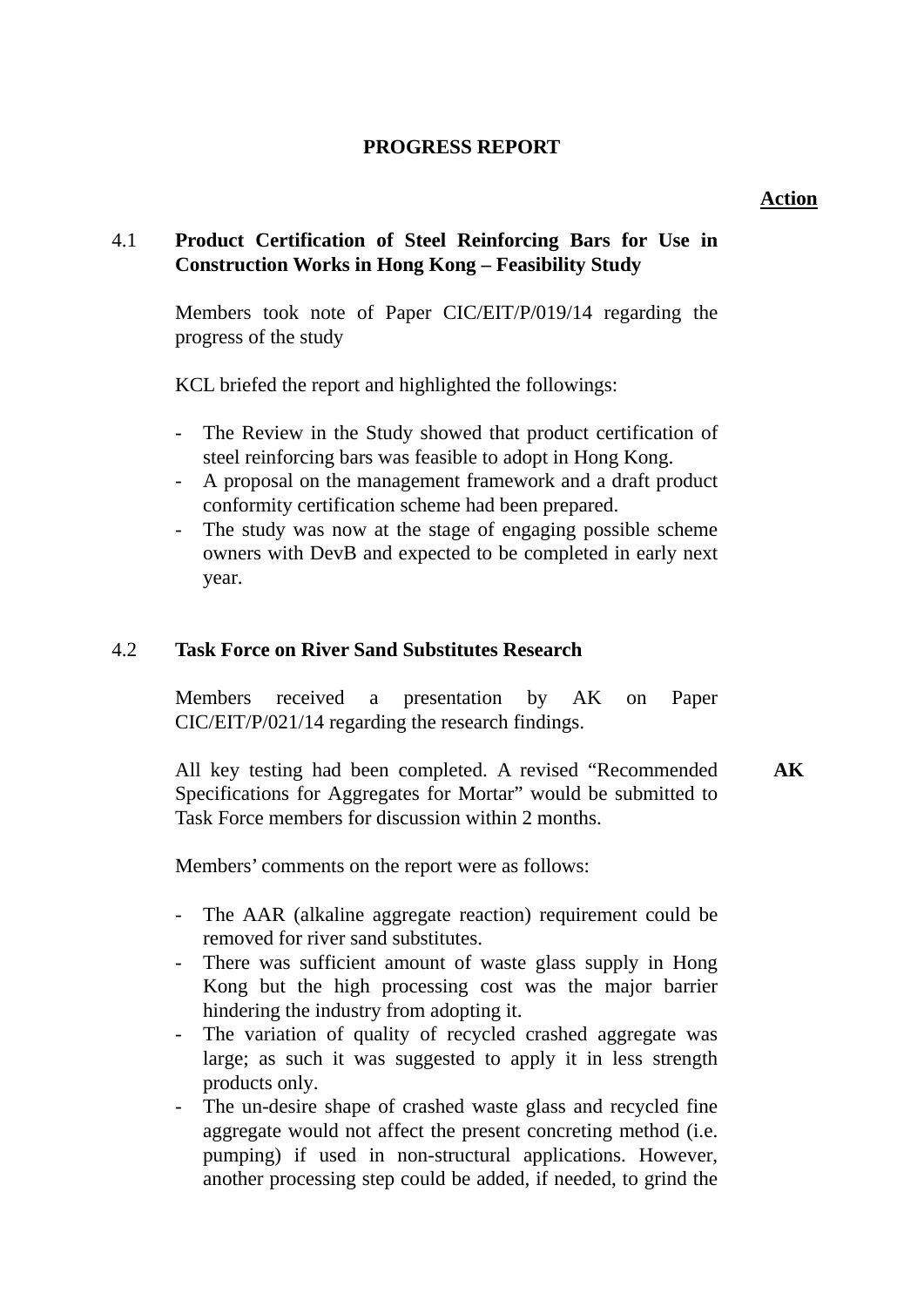particles to a round shape like river sand for pumping but it would induce a higher processing cost.

# 4.3 **Task Force on Schematic Design for Application of RFID, GPS and Sensor Technology in Monitoring the Movement of Construction Waste**

 Members took note of Paper CIC/EIT/P/024/14 regarding the progress of the last Task Force meeting.

Throughout the previous Task Force meetings, a number of components were suggested to be incorporated into the proposed solution, they are: RFID, GPS, camera, and weight sensor system. However, in consideration of factors especially setup cost, running cost, complexity of the system, heavy load of data transfer, ease of the use of the system, data privacy, etc, it was found that only RFID (that means to exclude GPS, camera, and weight sensor system) could provide the most cost effective solution to better manage the dump truck, which is the purpose of the Task Force.

Members had no comments on the components of the proposed solution (that is, to adopt RFID device only) and the proposed scope and requirement of the use of the solution in phase one.

# 4.4 **Confirmation of the Progress Report of the Previous Meeting**

Members took note of Paper CIC/EIT/R/003/14 and confirmed the progress report of the last meeting held on Thursday, 10 July 2014 at CIC Headquarters, 15/F, Allied Kajima Building, 138 Gloucester Road, Wanchai, Hong Kong.

### 4.5 **Matters Arising from Last Meeting**

### 4.5.1 **Page Number in Meeting Agenda**

 Page number had been included in the meeting agenda for easy tracing of papers as suggested in the last meeting in item 3.12 of Paper CIC/EIT/R/003/14.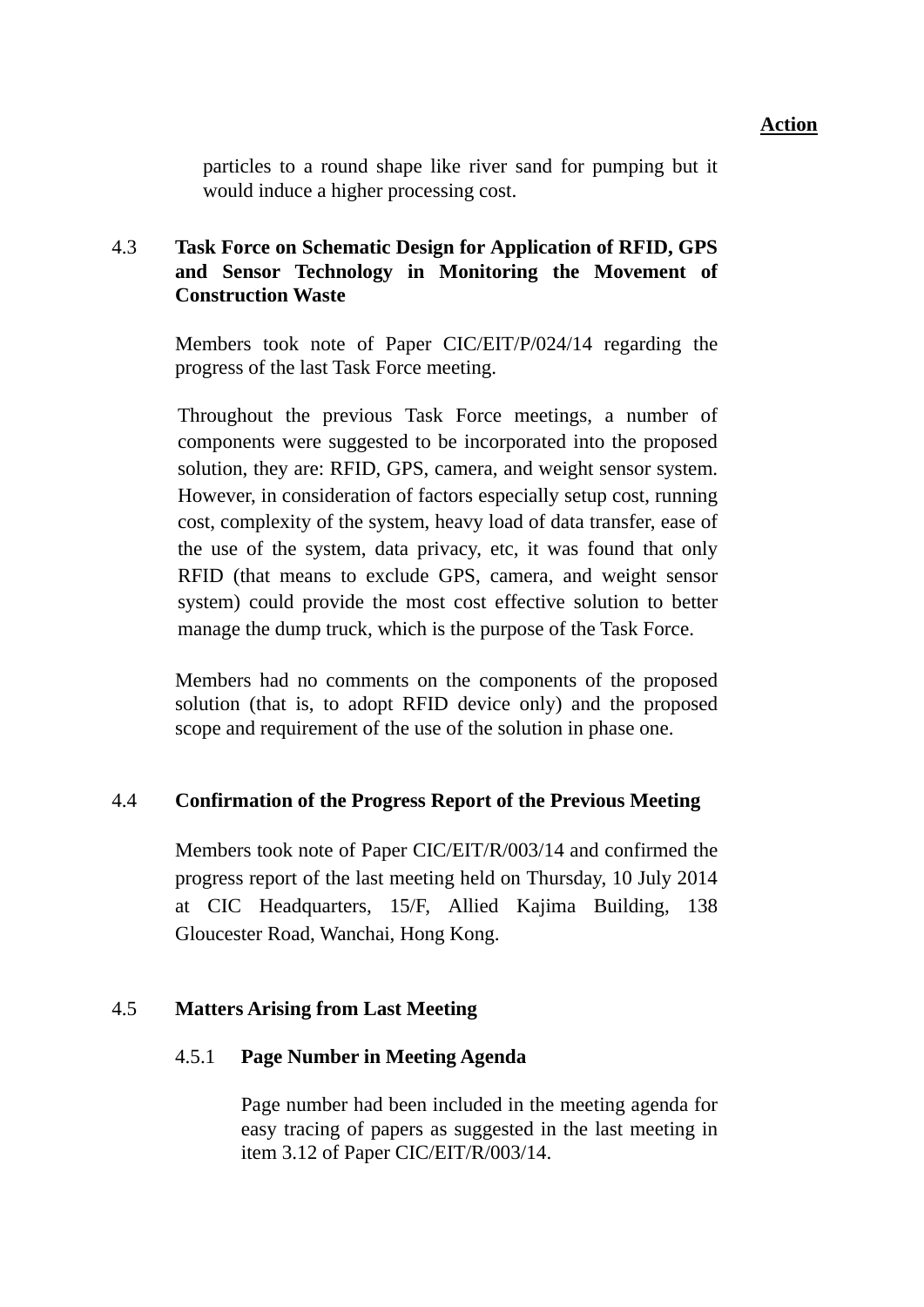## 4.5.2 **New Proposal on Overall Strategy for Management and Reduction of Construction Waste in Hong Kong**

 CLWo raised that there was a need to start off a new project on the subject because the measures provided in the C&D Waste Policy Report and C&D Waste Technical Report mentioned in the post meeting note of item 3.7 were not sufficient to provide any overall strategy to solve the construction waste issue.

Chairman suggested to:

- obtain C&D waste composition data from the government to get an overview of the current situation; and, **CLWo**
- conduct desktop research and come up with a proposal for discussion in the next meeting. **CIC Secretariat**

# 4.6 **Tender for the Survey on the Potential Utilisation of Prefabrication Yard in Hong Kong (Survey Study)**

 Members took note of Paper CIC/EIT/P/023/14 regarding the proposed assignment brief.

The objectives of the Assignment are:

- (a) to identify if a local prefabrication yard will help to improve the acute manpower situation;
- (b) to identify if the local prefabrication yard can attract new comers to the construction industry given the working environment in a prefabrication would be much better than in construction site;
- (c) to identify if construction workers would prefer to work in the prefabrication yard, even with a lower salary; and
- (d) to identify if construction industry stakeholders in Hong Kong are willing to adopt prefabrication method in construction projects and are prepared to switch their current practice, e.g. construction and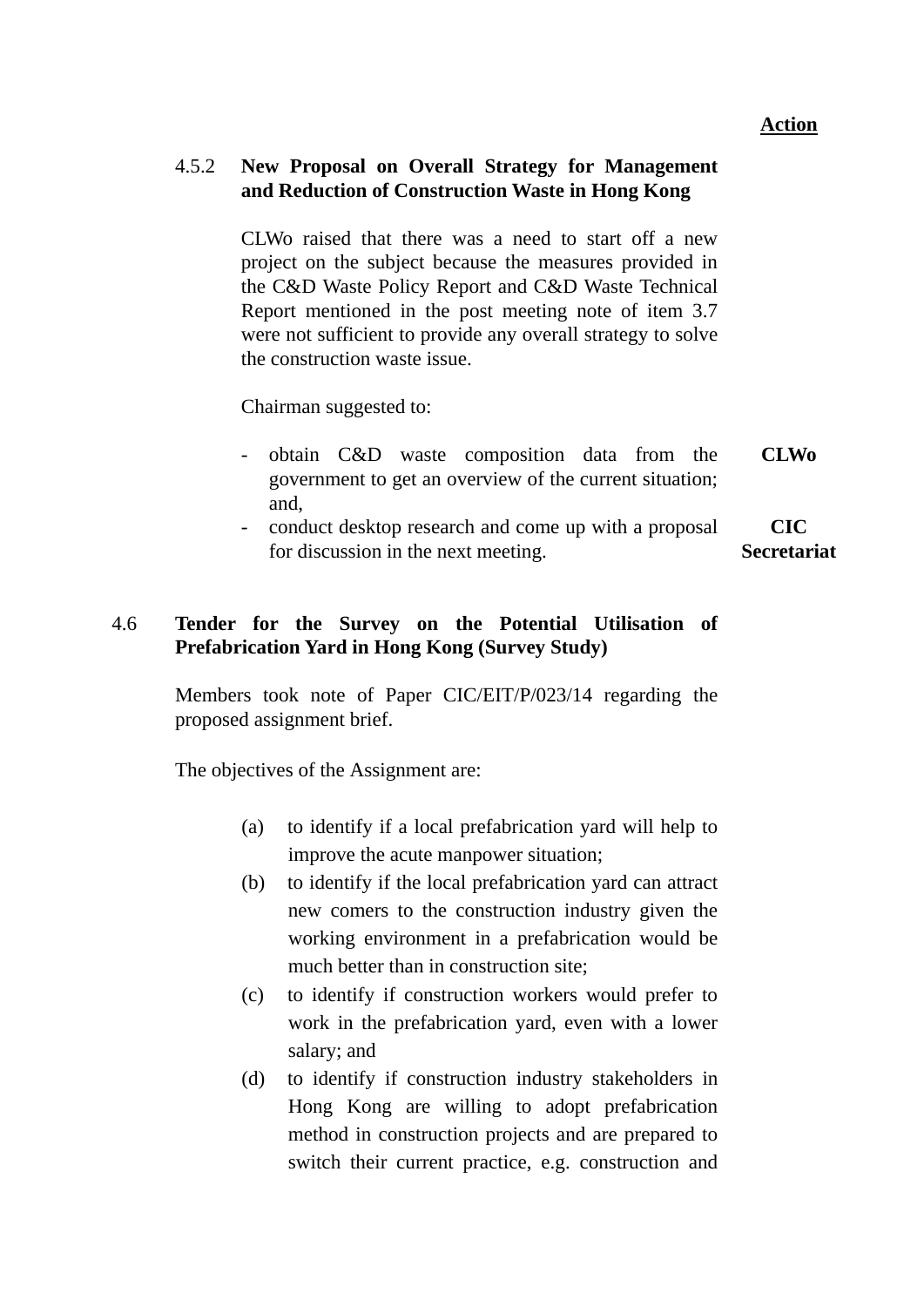design methods, to facilitate the use of prefabrication, etc.

A comment was received to revise items 3.1 and 3.2 so that sub-consulting/ subletting should be deleted. **CIC Secretariat**

Members had no further comments on the Paper.

# 4.7 **Preparation of BIM Standards to Facilitate the Submission of General Building Plan (GBP) to Buildings Department (Phase One)**

 Members took note of Paper CIC/EIT/P/025/14 regarding the preparation of the standards.

Views from the participants of the Project Clients Summit – Development of BIM Implementation Strategies held in September 2014 and recommendation from Chairperson of the Working Group on Roadmap for BIM Implementation – Ms. Ada FUNG had been sought, BIM Standards to facilitate the submissions of GBP to Buildings Department would definitely help to spearhead the adoption of BIM in Hong Kong's construction industry. The scope of first phase of this proposed BIM Standards to facilitate the submissions of GBP to Buildings Department would cover the checking of Gross Floor Area, Usable Floor Area, and Fire Resisting Construction.

The purpose of this standard aimed not to suggest replacing or substituting Building Department's existing practice but to provide a third party method to help the industry to have a quick method to quality check their submission via BIM technology before making submission to Buildings Department so as to reduce time wasted in quality check by manual or rejection by Buildings Department if any. Buildings Department was optional to consider using this quick method for first screening before checking for details by manual.

Members had no comments on the Paper.

*[Post meeting note: Buildings Department suggested renaming the title of this* 

### **Action**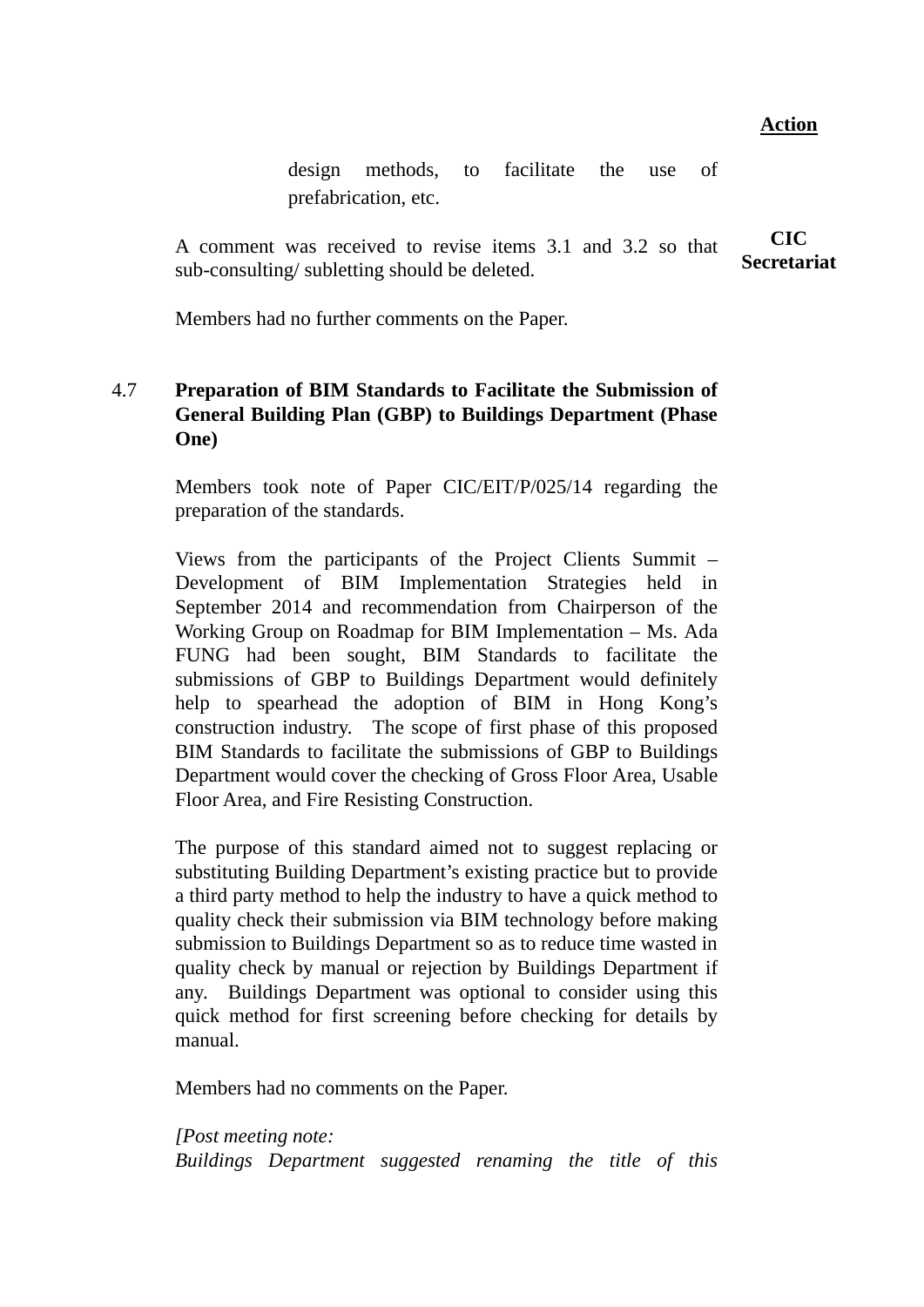*consultancy study by deleting the phrase "to Buildings Department" as they considered that this is not a study to solely meet the requirements of Building Department, but should cover a wider scope of submissions to all relevant departments, including Planning Department, Lands Department, Housing Department, Architectural Services Department, etc. who also need to check GFA, UFA and FRC related calculations on GBP submissions related to private, public and government buildings; although the phase one study may cover the checking requirements of Buildings Department only.]* 

## 4.8 **Task Group on Establishment of Industry Standard for BIM Implementation**

 Members took note of Paper CIC/EIT/P/026/14 regarding the progress of the Task Group.

Members had no comments on the Paper.

### 4.9 **BIM Hong Kong Standard – Draft 4**

 Members took note of Paper CIC/EIT/P/027/14 regarding the Draft 4 of BIM Standard 1 - Project Execution Plan.

Four volumes of the draft standards, they are: (i) Project Execution Plan, (ii) Modelling Methodology, (iii) Level of Development, (iv) Component Presentation Style and Data Organisation had been commented by Task Group on establishment of BIM standards. Further views would be collected through a series of stakeholders' engagement forums in Nov and Dec 2014. The progress of the work was on schedule.

The followings were highlighted:

- All latest copies of the draft BIM Standards were available on CIC's website for download.
- MEP modelling was covered up to the design stage only in phase 1 of the BIM Standards consultation as current computational power was not high enough to handle all the details in construction and as-built stages. However, the handling of it would be covered in later phases depending on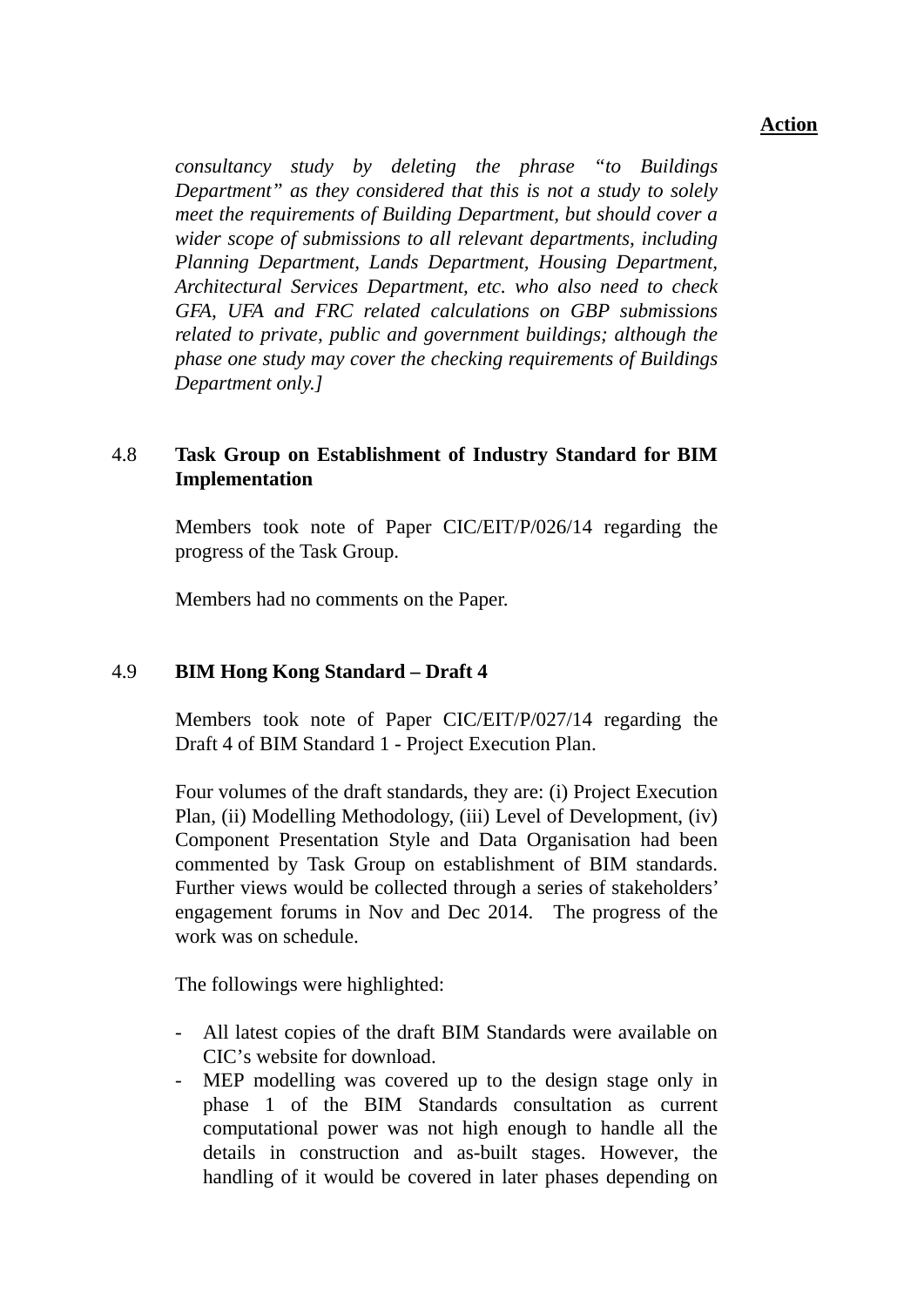the evolution of the software and/ or hardware technology.

Members had no comments on the Paper.

## 4.10 **Updated Events Plan of BIM Year 2014**

 Members took note of Paper CIC/EIT/P/028/14 regarding the most updated BIM Year Plan and promotional events held recently.

The following events were highlighted:

- APEC 2014 in 7 Aug 2014: CIC, China and Taiwan participants are planning to form a Greater China BIM Alliance aiming to enhance BIM experience sharing in the Greater China region. The inaugural is planning to be held in Hong Kong in 2015.
- Project Clients Summit in 11-12 Sept 2014: Three BIM implementation strategy reports for client sectors of government, public and private would be produced by end 2014 based on the valuable views collected from participants. They would be provided to Members for review and would then be published to the industry for public access, if applicable.
- CIC is organising a BIM Excellence Award. The Award opens for nomination from 5th Nov 2014 and ends on 18th Dec 2014. Further details of the award could be found on CIC's website.

Members had no comments on the Paper.

### 4.11 **Work Plan for Year 2015**

 Members took note of Paper CIC/EIT/P/029/14 regarding the Work Plan for Year 2015.

The key work items in 2015 are as follows:

- To complete BIM Standards (phase 1) and carry out BIM initiatives;
- To carry out pilot testing of RFID in construction waste monitoring;